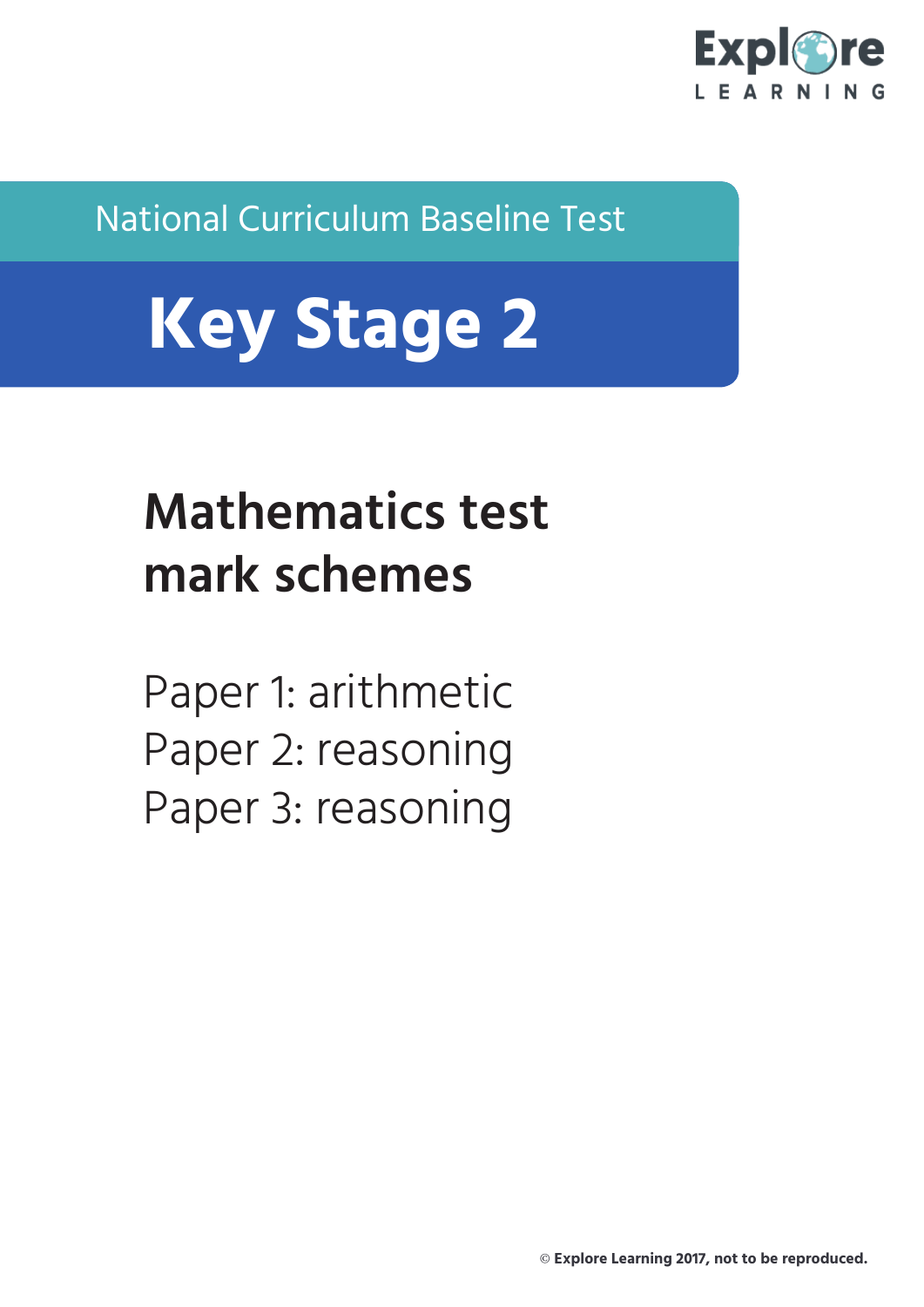#### **Mark schemes for Paper 1: arithmetic**

| Qu             | <b>Requirement</b> |    | <b>Mark   Additional Guidance</b>                                                                                                          |
|----------------|--------------------|----|--------------------------------------------------------------------------------------------------------------------------------------------|
| 1              | 445                | 1m |                                                                                                                                            |
| $\overline{2}$ | 2,323              | 1m |                                                                                                                                            |
| 3              | $10/8$ or $11/4$   | 1m | Accept either equivalent mixed<br>numbers, fractions or an exact<br>decimal equivalent.<br>Do not accept rounded or truncated<br>decimals. |
| 4              | 419                | 1m |                                                                                                                                            |
| 5              | 786                | 1m |                                                                                                                                            |
| 6              | 7.423              | 1m |                                                                                                                                            |
| $\overline{7}$ | 9,200              | 1m |                                                                                                                                            |
| 8              | 308                | 1m |                                                                                                                                            |
| 9              | $\overline{7}$     | 1m |                                                                                                                                            |
| 10             | 789                | 1m |                                                                                                                                            |
| 11             | 7,523              | 1m |                                                                                                                                            |
| 12             | $\frac{12}{25}$    | 1m | Accept equivalent fractions or an<br>exact decimal equivalent.                                                                             |
| 13             | 3,589              | 1m |                                                                                                                                            |
| 14             | 47                 | 1m |                                                                                                                                            |
| 15             | $\frac{1}{4}$      | 1m | Accept equivalent fractions or an<br>exact decimal equivalent.                                                                             |
| 16             | 4800               | 1m |                                                                                                                                            |
| 17             | 67                 | 1m |                                                                                                                                            |
| 18             | 0.009              | 1m |                                                                                                                                            |
| 19             | 7,184,000          | 1m |                                                                                                                                            |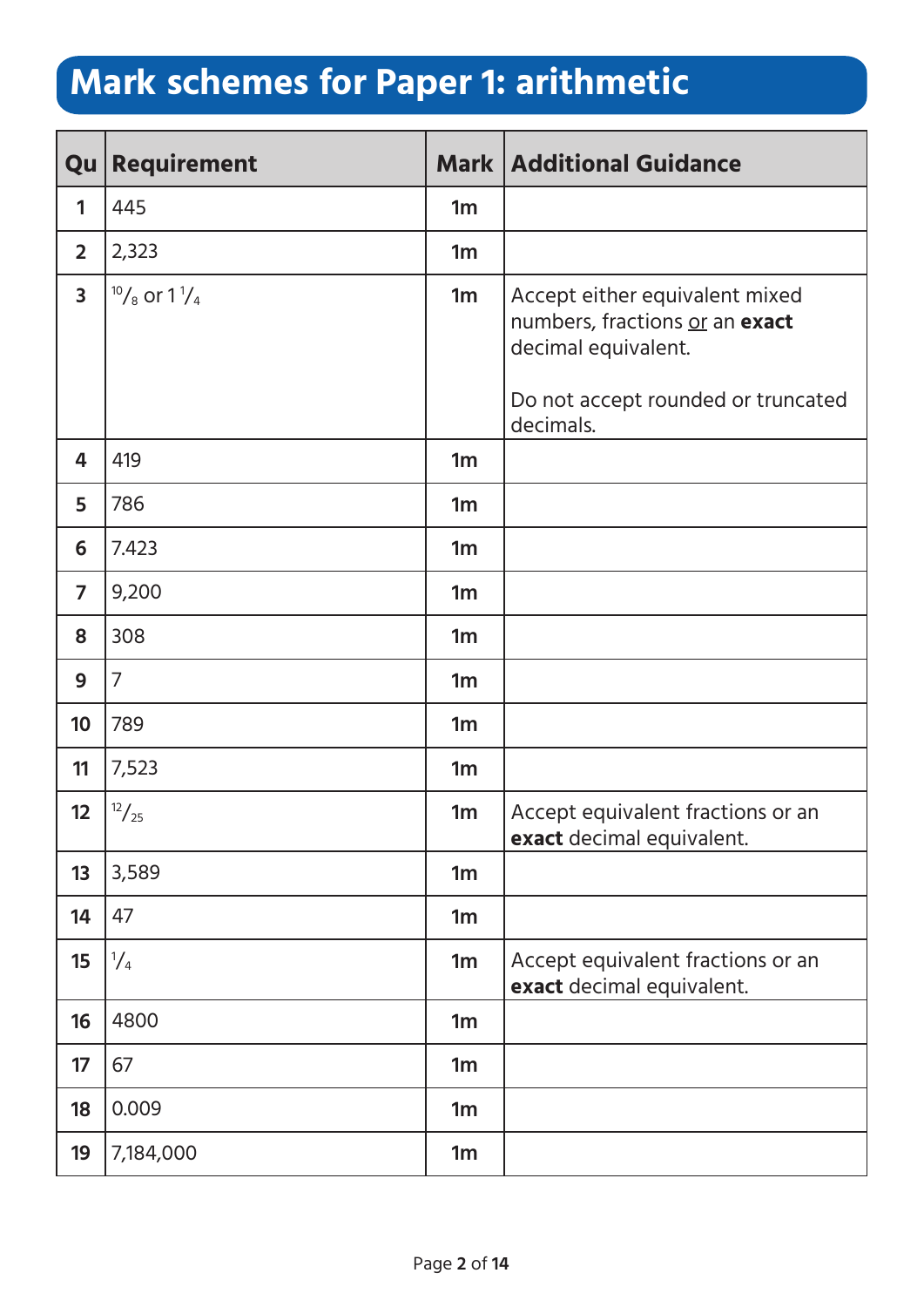| Qu | <b>Requirement</b>                                                                                                                            |                | <b>Mark   Additional Guidance</b>                                                                                              |
|----|-----------------------------------------------------------------------------------------------------------------------------------------------|----------------|--------------------------------------------------------------------------------------------------------------------------------|
| 20 | Award TWO marks for the<br>correct answer of 24.<br>If the answer is incorrect, award                                                         | Up to<br>2m    | Working must be carried through to<br>reach a final answer for the award of<br><b>ONE</b> mark.                                |
|    | <b>ONE</b> mark for a formal method<br>of division with no more than<br><b>ONE</b> arithmetic error.                                          |                |                                                                                                                                |
| 21 | 2.15                                                                                                                                          | 1 <sub>m</sub> |                                                                                                                                |
| 22 | Award TWO marks for the<br>correct answer of 102,207.                                                                                         | Up to<br>2m    | Working must be carried through to<br>reach a final answer for the award of<br><b>ONE</b> mark.                                |
|    | If the answer is incorrect, award<br><b>ONE</b> mark for a formal method<br>of long multiplication with no<br>more than ONE arithmetic error. |                | Do not award any marks if the error<br>is in the place value e.g. the omission<br>of the zero when multiplying by tens.        |
| 23 | $\frac{1}{5}$                                                                                                                                 | 1m             | Accept equivalent fractions or an<br>exact decimal equivalent.                                                                 |
| 24 | Award TWO marks for the<br>correct answer of 11,247.                                                                                          | Up to<br>2m    | Working must be carried through to<br>reach a final answer for the award of<br><b>ONE</b> mark.                                |
|    | If the answer is incorrect, award<br><b>ONE</b> mark for a formal method<br>of long multiplication with no<br>more than ONE arithmetic error. |                | <b>Do not</b> award any marks if the error<br>is in the place value e.g. the omission<br>of the zero when multiplying by tens. |
| 25 | 32.107                                                                                                                                        | 1 <sub>m</sub> |                                                                                                                                |
| 26 | $^{14}/_{15}$                                                                                                                                 | 1m             | Accept equivalent fractions or an<br>exact decimal equivalent.                                                                 |
| 27 | $5\frac{1}{7}$                                                                                                                                | 1m             | Accept equivalent fractions or an<br>exact decimal equivalent.                                                                 |
| 28 | $\frac{3}{32}$                                                                                                                                | 1m             | Accept equivalent fractions or an<br>exact decimal equivalent.                                                                 |
| 29 | 98                                                                                                                                            | 1 <sub>m</sub> | Do not accept 98%.                                                                                                             |
| 30 | $4^{5}/_{6}$                                                                                                                                  | 1m             | Accept either equivalent mixed<br>numbers, fractions or an exact<br>decimal equivalent.                                        |
|    |                                                                                                                                               |                | Do not accept rounded or truncated<br>decimals.                                                                                |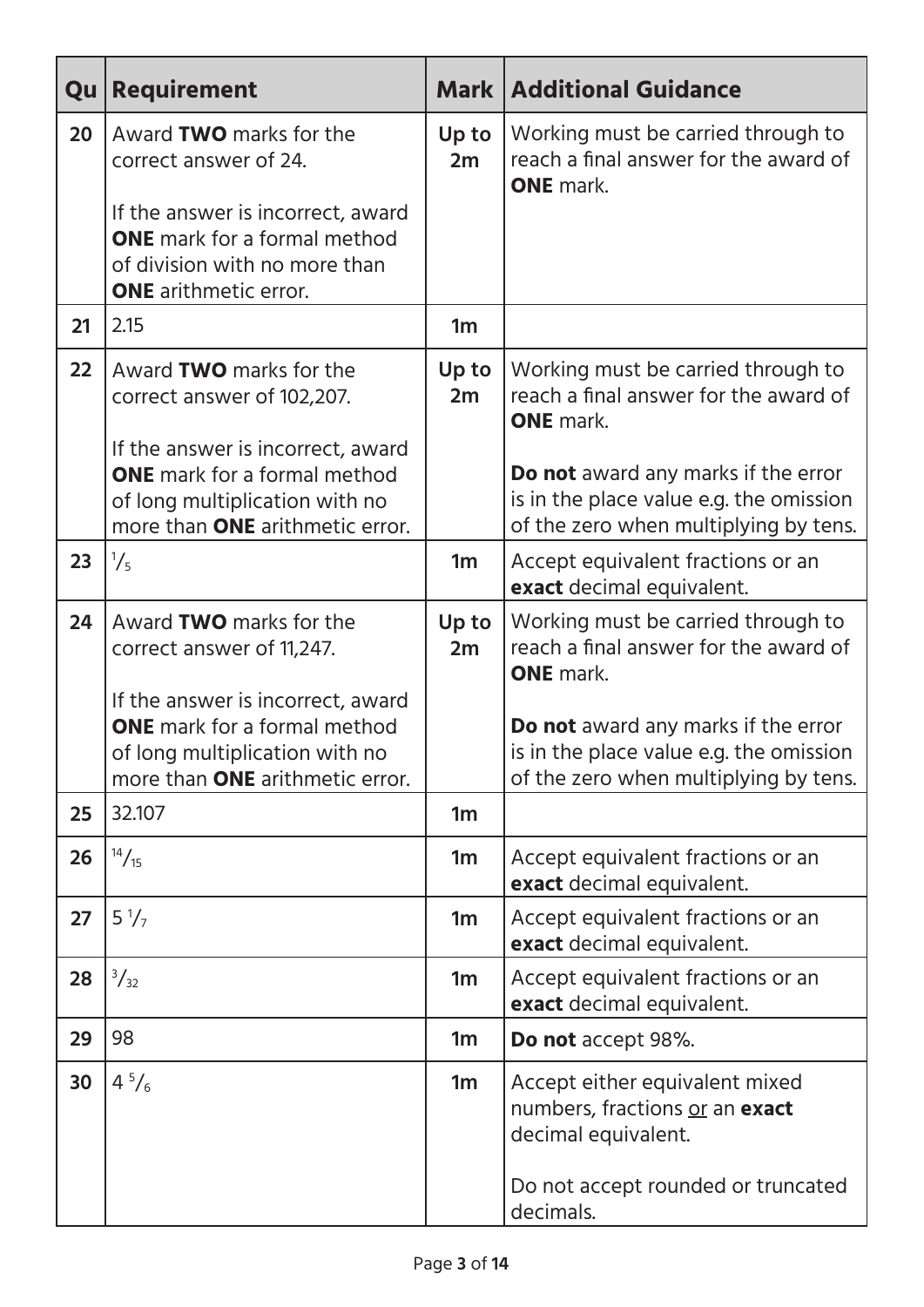| Qu              | <b>Requirement</b>                                                                                   |                | <b>Mark   Additional Guidance</b>                                                               |
|-----------------|------------------------------------------------------------------------------------------------------|----------------|-------------------------------------------------------------------------------------------------|
| 31              | 72                                                                                                   | 1 <sub>m</sub> | <b>Do not</b> accept 72%.                                                                       |
| 32 <sub>2</sub> | $\frac{1}{2}$                                                                                        | 1m             | Accept either equivalent mixed<br>numbers, fractions or an exact<br>decimal equivalent.         |
| 33              | 168                                                                                                  | 1 <sub>m</sub> |                                                                                                 |
| 34              | 1,700                                                                                                | 1 <sub>m</sub> | Do not accept 1,700%.                                                                           |
| 35              | $42^{1/2}$                                                                                           | 1 <sub>m</sub> | Accept equivalent fractions or an<br>exact decimal equivalent.                                  |
| 36              | Award TWO marks for the<br>correct answer of 76.                                                     | Up to<br>2m    | Working must be carried through to<br>reach a final answer for the award of<br><b>ONE</b> mark. |
|                 | If the answer is incorrect, award                                                                    |                |                                                                                                 |
|                 | <b>ONE</b> mark for a formal method<br>of division with no more than<br><b>ONE</b> arithmetic error. |                |                                                                                                 |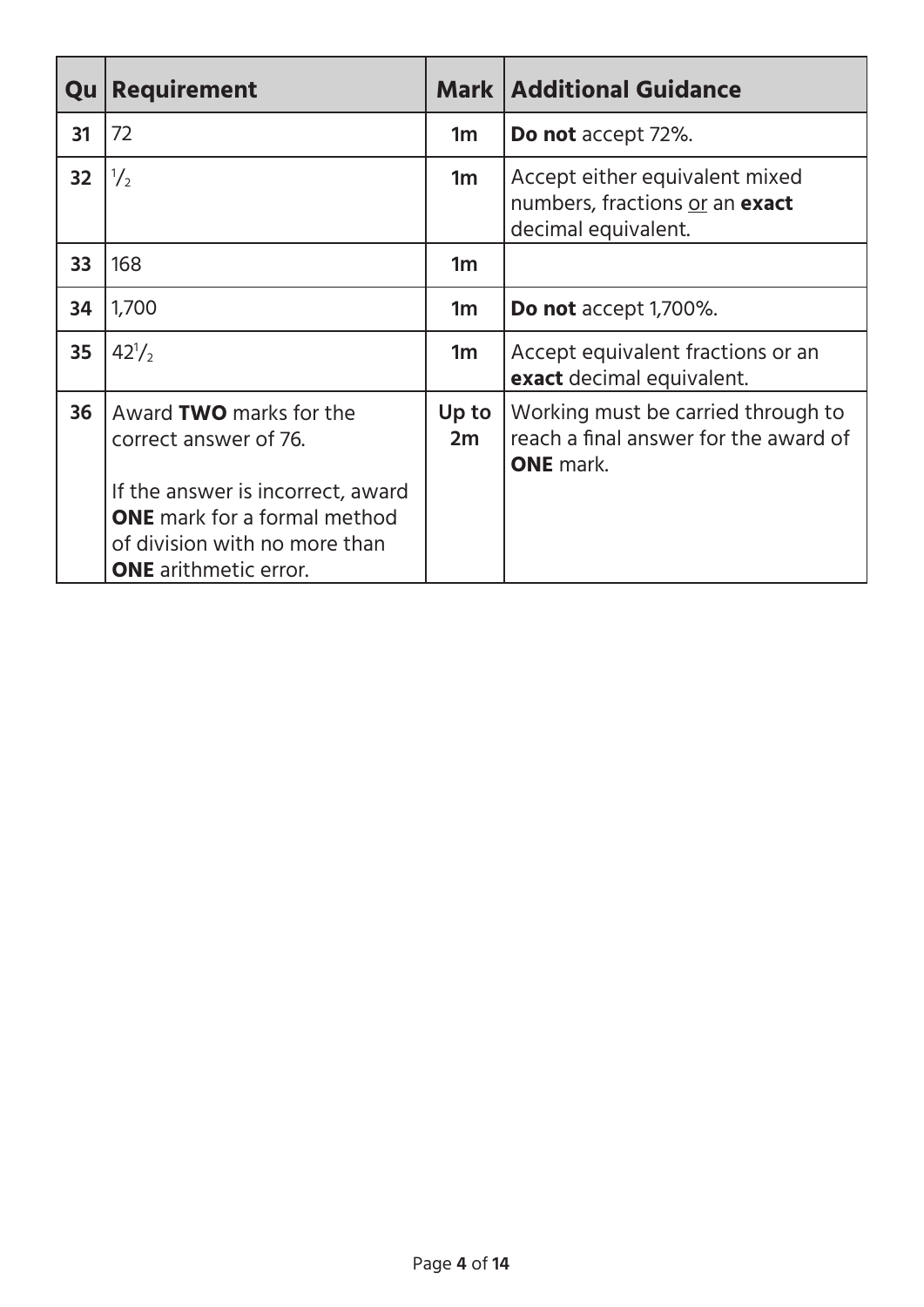## **Mark schemes for Paper 2: reasoning**

| Qu                      | Requirement                                                                          |                   |  |                                  | <b>Mark   Additional Guidance</b>                                   |
|-------------------------|--------------------------------------------------------------------------------------|-------------------|--|----------------------------------|---------------------------------------------------------------------|
| 1a<br>1 <sub>b</sub>    | 31<br>6                                                                              |                   |  | 1 <sub>m</sub><br>1 <sub>m</sub> |                                                                     |
| 2 <sup>1</sup>          | The correct number circled as shown:                                                 |                   |  | 1 <sub>m</sub>                   |                                                                     |
|                         | 304 (3,040) 3,400 3,004 340                                                          |                   |  |                                  |                                                                     |
| $\overline{\mathbf{3}}$ | Three boxes completed correctly as shown:                                            |                   |  | 1 <sub>m</sub>                   |                                                                     |
|                         | X                                                                                    | 6<br>7            |  |                                  |                                                                     |
|                         | 8                                                                                    | 56<br>48          |  |                                  |                                                                     |
|                         | 7                                                                                    | 49<br>42          |  |                                  |                                                                     |
| 4                       | Award TWO marks for the correct answer<br>of 1,946m.                                 |                   |  | Up to<br>2m                      | Answer need not be<br>obtained for the award of<br><b>ONE</b> mark. |
|                         | If the answer is incorrect, award ONE mark<br>for evidence of an appropriate method. |                   |  |                                  |                                                                     |
|                         | $4,700+346=5,046$<br>$6,992 - 5,046 = 1,946$<br>$\bullet$                            |                   |  |                                  |                                                                     |
| 5                       | Award TWO marks for three boxes<br>completed correctly as shown:                     |                   |  | Up to<br>2m                      |                                                                     |
|                         | <b>Number</b>                                                                        | <b>1,000 less</b> |  |                                  |                                                                     |
|                         | 1,300                                                                                | 300               |  |                                  |                                                                     |
|                         | 4,921                                                                                | 3,921             |  |                                  |                                                                     |
|                         | 1,472                                                                                | 472               |  |                                  |                                                                     |
|                         | 30,645                                                                               | 29,645            |  |                                  |                                                                     |
|                         | If the answer is incorrect, award ONE mark<br>for two boxes completed correctly.     |                   |  |                                  |                                                                     |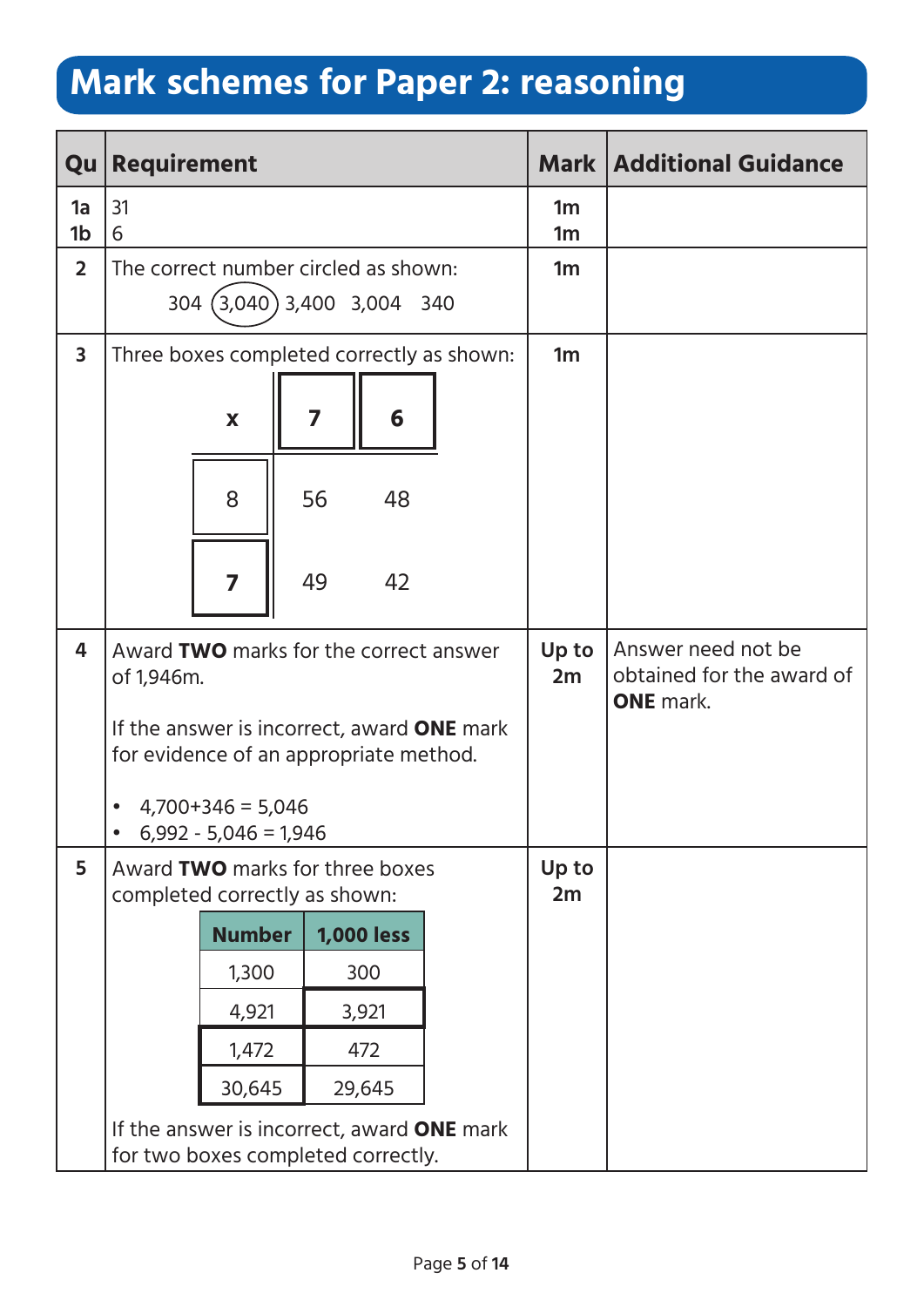| Qu                       | Requirement                                                                          | <b>Mark</b>    | <b>Additional Guidance</b>                                                        |
|--------------------------|--------------------------------------------------------------------------------------|----------------|-----------------------------------------------------------------------------------|
| 6                        | Numbers in order as shown:                                                           | 1 <sub>m</sub> |                                                                                   |
|                          | 0.308<br>1.827<br>1.782<br>0.649                                                     |                |                                                                                   |
| $\overline{\phantom{a}}$ | Award TWO marks for three boxes<br>completed correctly as shown:                     |                |                                                                                   |
|                          | 144 hours $=$<br>days<br>6                                                           |                |                                                                                   |
|                          | $63$ days =<br>weeks<br>9                                                            |                |                                                                                   |
|                          | $96$ months =<br>8<br>years                                                          |                |                                                                                   |
|                          | If an answer is incorrect, award ONE mark<br>for two boxes completed correctly.      |                |                                                                                   |
| 8                        | Award TWO marks for the correct answer<br>of 634.                                    | Up to<br>2m    | Answer need not be<br>obtained for the award of<br><b>ONE</b> mark.               |
|                          | If the answer is incorrect, award ONE mark<br>for evidence of an appropriate method. |                |                                                                                   |
| 9                        | Both shapes circled as shown:                                                        | 1 <sub>m</sub> | Accept alternative<br>unambiguous positive<br>indications e.g. shapes<br>circled. |
|                          |                                                                                      |                |                                                                                   |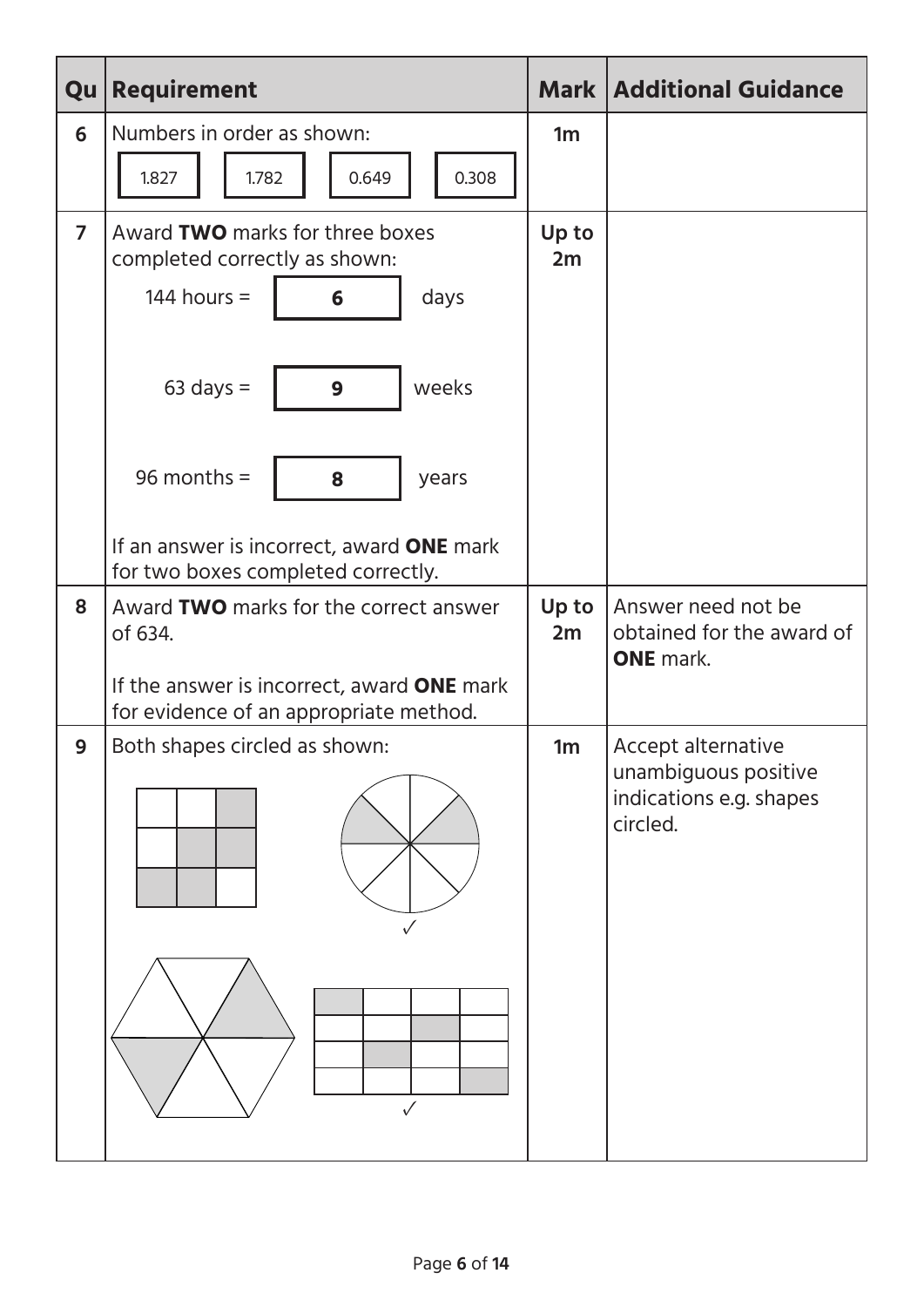| Qu              | <b>Requirement</b>                                                                        |                | <b>Mark   Additional Guidance</b>                                 |
|-----------------|-------------------------------------------------------------------------------------------|----------------|-------------------------------------------------------------------|
| 10              | Award TWO marks for three boxes<br>completed correctly as shown:                          |                |                                                                   |
|                 | 37,450<br>to the nearest 10                                                               |                |                                                                   |
|                 | 37,500<br>to the nearest 100                                                              |                |                                                                   |
|                 | 37,000<br>to the nearest 1,000                                                            |                |                                                                   |
|                 | If an answer is incorrect, award ONE mark<br>for two boxes completed correctly.           |                |                                                                   |
| 11a             | 145 minutes                                                                               | 1 <sub>m</sub> | The answer is a time<br>interval.                                 |
| 11 <sub>b</sub> | 1kg                                                                                       | 1m             |                                                                   |
| 12              | Award TWO marks for both shapes ticked<br>as shown:                                       | Up to<br>2m    | Accept alternative<br>unambiguous positive<br>indications e.g. Y. |
|                 | Cube                                                                                      |                |                                                                   |
|                 | Cone                                                                                      |                |                                                                   |
|                 | Rectangular prism                                                                         |                |                                                                   |
|                 | Triangular prism                                                                          |                |                                                                   |
|                 | If the answer is incorrect, award ONE mark<br>for:                                        |                |                                                                   |
|                 | the two shapes and not more than one<br>$\bullet$<br>incorrect shape ticked               |                |                                                                   |
|                 | <b>OR</b><br>only one correct shape ticked and no<br>$\bullet$<br>incorrect shape ticked. |                |                                                                   |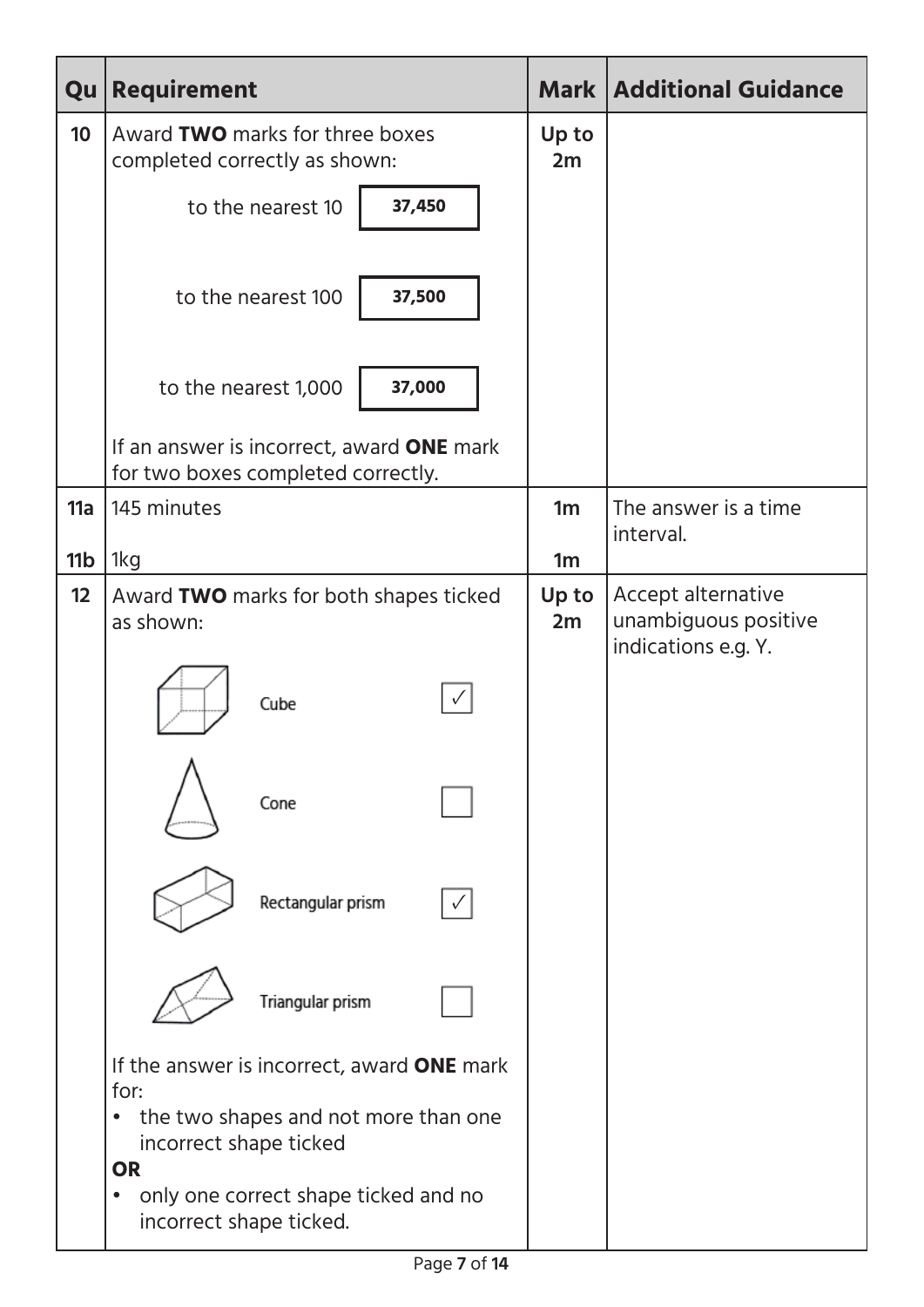| Qu | Requirement                                                                                                                                        |                | <b>Mark   Additional Guidance</b>                                                                                                                                                                      |
|----|----------------------------------------------------------------------------------------------------------------------------------------------------|----------------|--------------------------------------------------------------------------------------------------------------------------------------------------------------------------------------------------------|
| 13 | Award TWO marks for the correct answer<br>of £4.93.<br>If the answer is incorrect, award <b>ONE</b> mark<br>for evidence of an appropriate method. | Up to<br>2m    | Accept ONE mark for<br>an answer of £493 or<br>493p as evidence of an<br>appropriate method.<br>Answer need not be<br>obtained for the award of<br><b>ONE</b> mark.                                    |
| 14 | 24                                                                                                                                                 | 1 <sub>m</sub> |                                                                                                                                                                                                        |
| 15 | 1066                                                                                                                                               | 1 <sub>m</sub> | Do not accept 'ten<br>thousand and sixty-six' in<br>words.                                                                                                                                             |
| 16 | prime numbers<br>square numbers<br>even numbers<br>5<br>$\overline{\mathbf{2}}$<br>9<br>12                                                         | 1 <sub>m</sub> | Accept alternative<br>unambiguous indications<br>e.g. lines drawn from<br>the numbers to the<br>appropriate regions of the<br>diagram.<br>Do not accept numbers<br>written in more than one<br>region. |
| 17 | 3<br>9<br>18<br>$=$<br>12<br>24<br>4                                                                                                               | 1 <sub>m</sub> |                                                                                                                                                                                                        |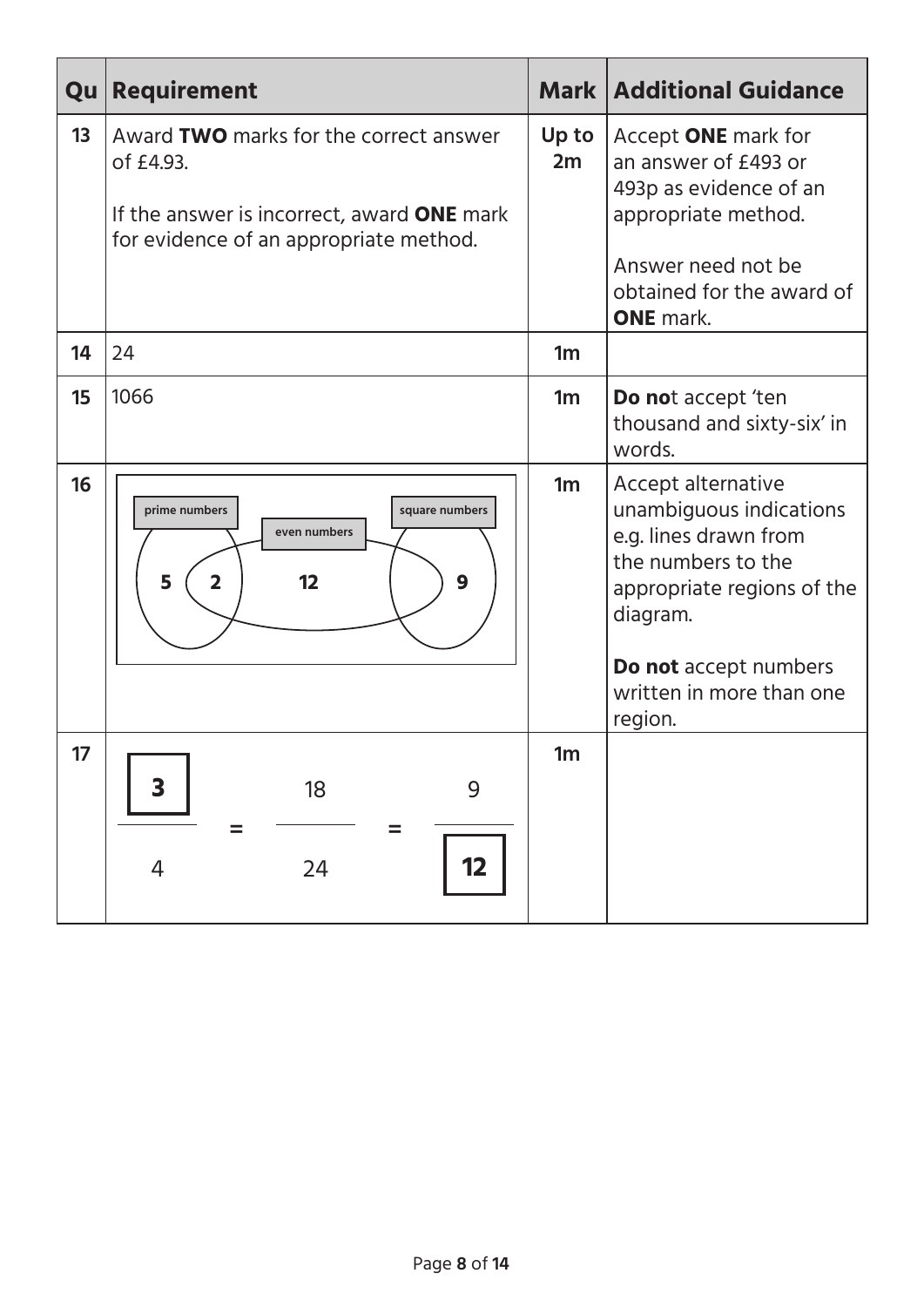| Qu              | <b>Requirement</b>                                                                                                |                | <b>Mark   Additional Guidance</b>                                   |
|-----------------|-------------------------------------------------------------------------------------------------------------------|----------------|---------------------------------------------------------------------|
| 18              | Pentagon completed as shown:<br>10l<br>8<br>$-10-8$<br>$-4$<br>$-6$<br>$-\sqrt{2}$<br>ጰ<br>$1\overline{0}$<br>10  | 1 <sub>m</sub> | Accept slight inaccuracies<br>in drawing.                           |
| 19              | Numbers circled as shown:<br>0.25<br>0.03<br>0.20<br>0.40                                                         | 1 <sub>m</sub> |                                                                     |
| 20              | £680                                                                                                              |                |                                                                     |
| 21a             | 38                                                                                                                | 1 <sub>m</sub> |                                                                     |
| 21 <sub>b</sub> | 24                                                                                                                | 1m             |                                                                     |
| 22              | Award TWO marks for the correct answer<br>of $59^{\circ}$ F.<br>If the answer is incorrect, award <b>ONE</b> mark |                | Answer need not be<br>obtained for the award of<br><b>ONE</b> mark. |
|                 | for evidence of an appropriate method.                                                                            | Up to          |                                                                     |
| 23              | Award TWO marks for the correct answer<br>of 35m.                                                                 |                | Answer need not be<br>obtained for the award of<br><b>ONE</b> mark. |
|                 | If the answer is incorrect, award ONE mark<br>for evidence of an appropriate method.                              |                |                                                                     |
| 24              | $65^\circ$                                                                                                        | 1 <sub>m</sub> |                                                                     |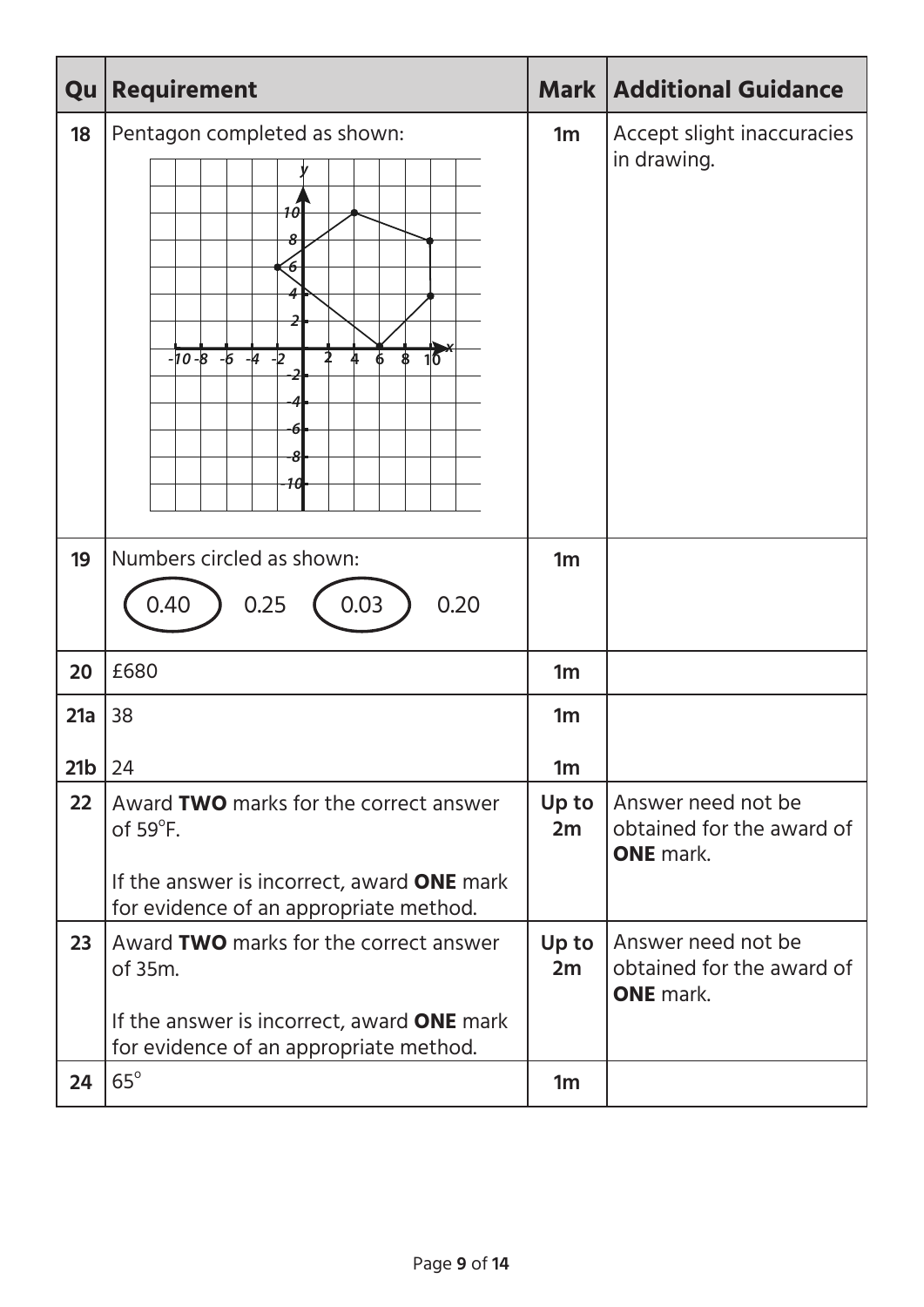## **Mark schemes for Paper 3: reasoning**

| Qu             | <b>Requirement</b>                                                                                                                         |                | <b>Mark   Additional Guidance</b>                                                                                                                                           |
|----------------|--------------------------------------------------------------------------------------------------------------------------------------------|----------------|-----------------------------------------------------------------------------------------------------------------------------------------------------------------------------|
| 1              | 5                                                                                                                                          | 1m             |                                                                                                                                                                             |
| $\overline{2}$ | 4<br>12<br>36                                                                                                                              | 1m             |                                                                                                                                                                             |
| 3a             | 12:34                                                                                                                                      | 1m             |                                                                                                                                                                             |
| 3 <sub>b</sub> | 15:08                                                                                                                                      | 1m             |                                                                                                                                                                             |
| 4              | 05:37<br>07:25<br>08:25<br>$\checkmark$<br>17:25<br>19:25<br>$\checkmark$                                                                  | 1m             | Accept alternative<br>unambiguous positive<br>indications, e.g. clocks<br>circled or<br>underlined.                                                                         |
| 5              | The triangle<br>squares to<br>5<br>has moved<br>the left<br>and<br>squares<br>$\overline{\mathbf{2}}$<br>down.                             | 1 <sub>m</sub> |                                                                                                                                                                             |
| 6a             | $= 13$                                                                                                                                     | 1m             |                                                                                                                                                                             |
| 6 <sub>b</sub> | $= 26$                                                                                                                                     | 1 <sub>m</sub> |                                                                                                                                                                             |
| $\overline{7}$ | 10                                                                                                                                         | 1 <sub>m</sub> |                                                                                                                                                                             |
| 8              | Award TWO marks for the correct answer<br>of 2.63.<br>If the answer is incorrect, award ONE mark<br>for evidence of an appropriate method. | Up to<br>2m    | Accept for <b>ONE</b> mark an<br>answer of 263 metres<br>as evidence of an<br>appropriate<br>method.<br>Answer need not be<br>obtained for the award of<br><b>ONE</b> mark. |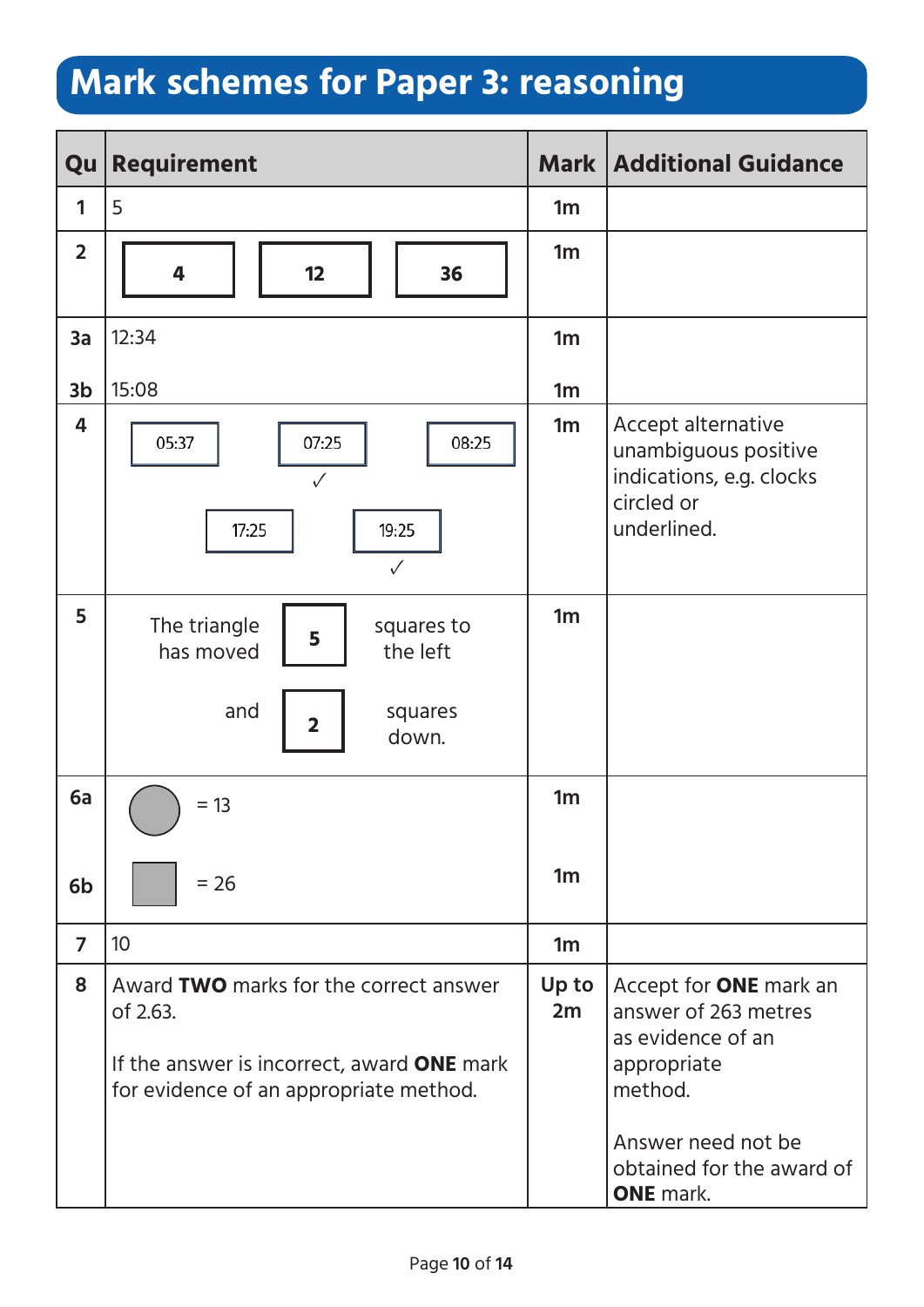| Qu  | <b>Requirement</b>                                                                                                                       |                | <b>Mark   Additional Guidance</b>                                                  |
|-----|------------------------------------------------------------------------------------------------------------------------------------------|----------------|------------------------------------------------------------------------------------|
| 9a  | $2^{\circ}C$                                                                                                                             | 1m             |                                                                                    |
| 9b  | $17^{\circ}$ C                                                                                                                           | 1m             |                                                                                    |
| 10  | Award TWO marks for all four rows<br>completed correctly as shown:                                                                       | Up to<br>2m    | Accept alternative<br>unambiguous positive<br>indications, e.g. numbers<br>ticked. |
|     | $1\frac{1}{3}$<br>1.3                                                                                                                    |                |                                                                                    |
|     | $1\frac{1}{5}$<br>1.5                                                                                                                    |                |                                                                                    |
|     | $1\frac{8}{100}$<br>1.8                                                                                                                  |                |                                                                                    |
|     | $\frac{5}{6}$<br>1.6                                                                                                                     |                |                                                                                    |
|     | If the answer is incorrect, award ONE mark<br>for three rows completed correctly.                                                        |                |                                                                                    |
| 11  | 226g or 0.226kg                                                                                                                          | 1m             | Do not accept incorrect<br>units.                                                  |
| 12  | 95                                                                                                                                       | 1m             |                                                                                    |
| 13  | An explanation that shows that Polly has<br>three times as many pencils as Harry, e.g.<br>9 x 6 is 3 times as many as 6 x 3<br>$\bullet$ | 1 <sub>m</sub> | Do not accept vague or<br>incomplete<br>explanations.                              |
| 14a | a                                                                                                                                        | 1 <sub>m</sub> |                                                                                    |
| 14b | b and c                                                                                                                                  | 1 <sub>m</sub> |                                                                                    |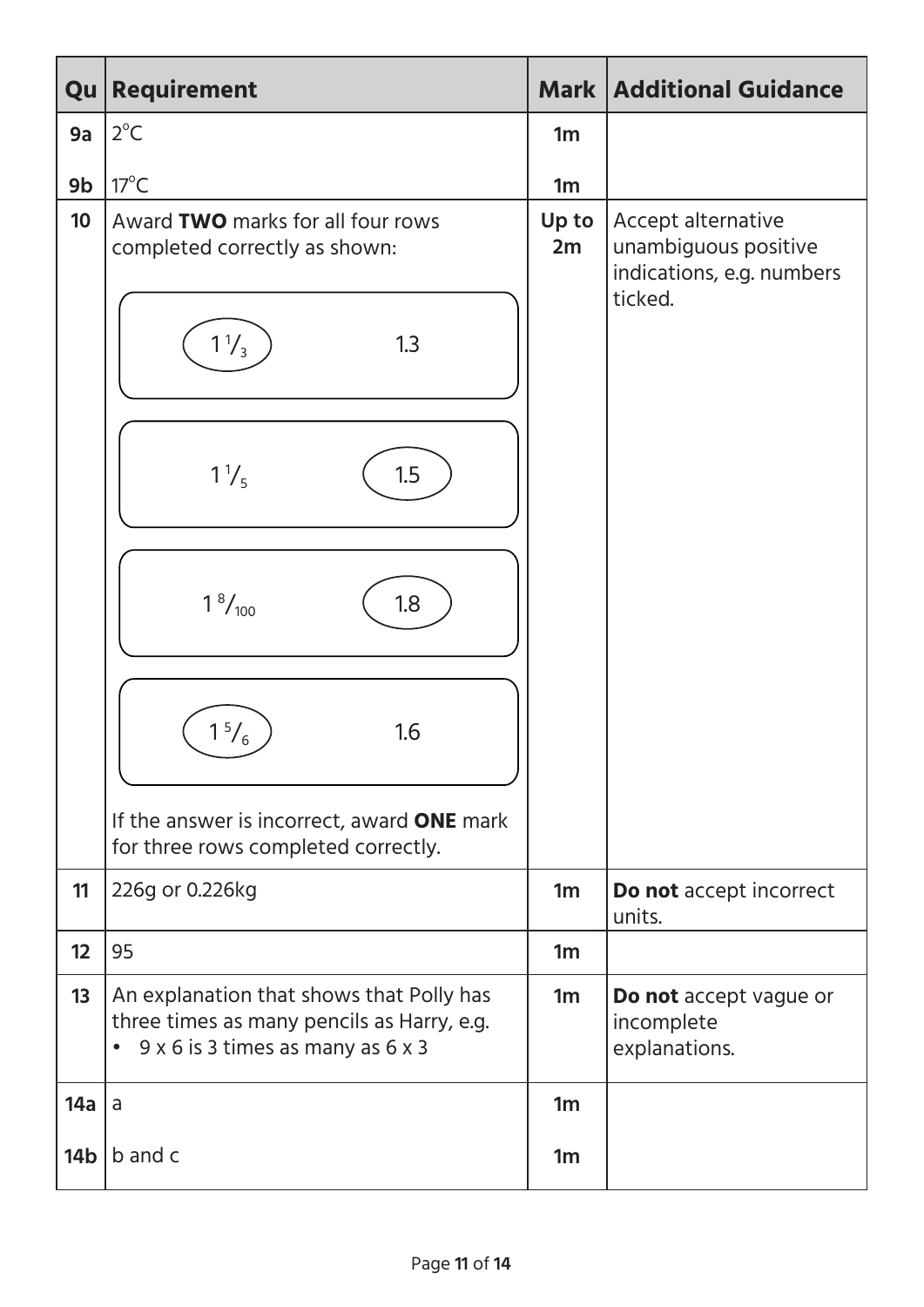| Qu | <b>Requirement</b>                                                                                                                                                                                                |                | <b>Mark   Additional Guidance</b>                                                                                                                                                                  |
|----|-------------------------------------------------------------------------------------------------------------------------------------------------------------------------------------------------------------------|----------------|----------------------------------------------------------------------------------------------------------------------------------------------------------------------------------------------------|
| 15 | Award TWO marks for the correct answer<br>of £0.60.<br>If the answer is incorrect, award <b>ONE</b> mark<br>for evidence of an appropriate method.                                                                |                | Accept for <b>ONE</b> mark<br>an answer of £60p or<br>£0.6 as evidence of an<br>appropriate method.<br>Answer need not be<br>obtained for the award of<br><b>ONE</b> mark.                         |
| 16 | Both numbers correct as shown:<br>$\overline{\mathbf{3}}$<br>30<br>27<br>÷<br>cube<br>prime<br>number<br>number                                                                                                   | 1 <sub>m</sub> | Numbers must be in the<br>correct order.<br>Do not accept:<br>$3^3$<br>$= 30$<br>3<br>$\ddagger$<br>prime<br>cube<br>number<br>number                                                              |
| 17 | Award TWO marks for 19, 20 AND 21.<br>If the answer is incorrect, award ONE mark<br>for:<br>only two correct numbers and no<br>incorrect number<br><b>OR</b><br>19, 20 AND 21 AND not more than one               |                | Accept for <b>ONE</b> mark an<br>answer of 57 AND 60 AND<br>63 AND no more than one<br>incorrect number.                                                                                           |
| 18 | incorrect number.<br>Award TWO marks for the correct answer<br>of 7,392.<br>If the answer is incorrect, award <b>ONE</b> mark<br>for evidence of an appropriate method with<br>no more than one arithmetic error. |                | Misreads are <b>not</b> allowed.                                                                                                                                                                   |
| 19 | Award TWO marks for the correct answer<br>of £21.30.<br>If the answer is incorrect, award <b>ONE</b> mark<br>for evidence of an appropriate method.                                                               | Up to<br>2m    | Accept for <b>ONE</b> mark<br>an answer of £2,130<br><b>OR £2,130p OR £21.3</b><br>as evidence of an<br>appropriate method.<br>Answer need not be<br>obtained for the award of<br><b>ONE</b> mark. |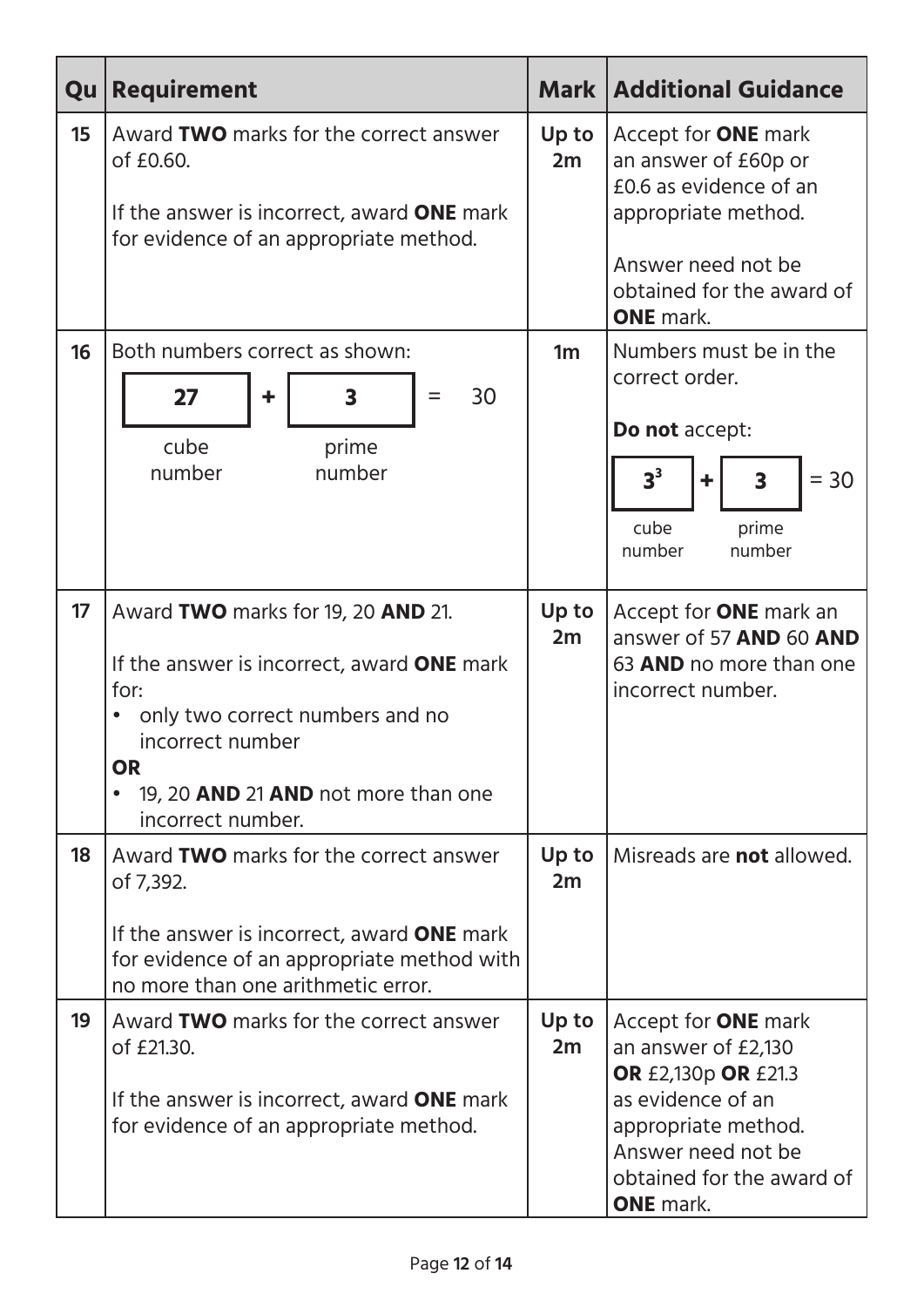| Qu | Requirement                                                                                                                                                              |                | <b>Mark   Additional Guidance</b>                                                                                                                                                       |
|----|--------------------------------------------------------------------------------------------------------------------------------------------------------------------------|----------------|-----------------------------------------------------------------------------------------------------------------------------------------------------------------------------------------|
| 20 | Numbers circled as shown:<br>100,000 (50,000)<br>$\overline{2}$<br>500<br>20                                                                                             | 1 <sub>m</sub> | Accept alternative<br>unambiguous positive<br>indications, e.g. numbers<br>ticked or underlined.                                                                                        |
| 21 | 4                                                                                                                                                                        | 1 <sub>m</sub> | Do not accept 240<br>(minutes).                                                                                                                                                         |
| 22 | Award TWO marks for the correct answer<br>of 40p OR £0.40.<br>If the answer is incorrect, award ONE mark<br>for evidence of an appropriate method.                       | Up to<br>2m    | Accept for <b>ONE</b> mark an<br>answer of £40<br>OR $£40p$ OR 0.40p as<br>evidence of an<br>appropriate method.<br>Answer need not be<br>obtained for the<br>award of <b>ONE</b> mark. |
| 23 | Award TWO marks for numbers in order<br>as shown:<br>37<br>54<br>71<br>105<br>88<br>122<br>139<br>If the answer is incorrect, award ONE mark<br>for two numbers correct. | Up to<br>2m    |                                                                                                                                                                                         |
| 24 | 35 x 8 OR 38 x 5                                                                                                                                                         | 1 <sub>m</sub> |                                                                                                                                                                                         |